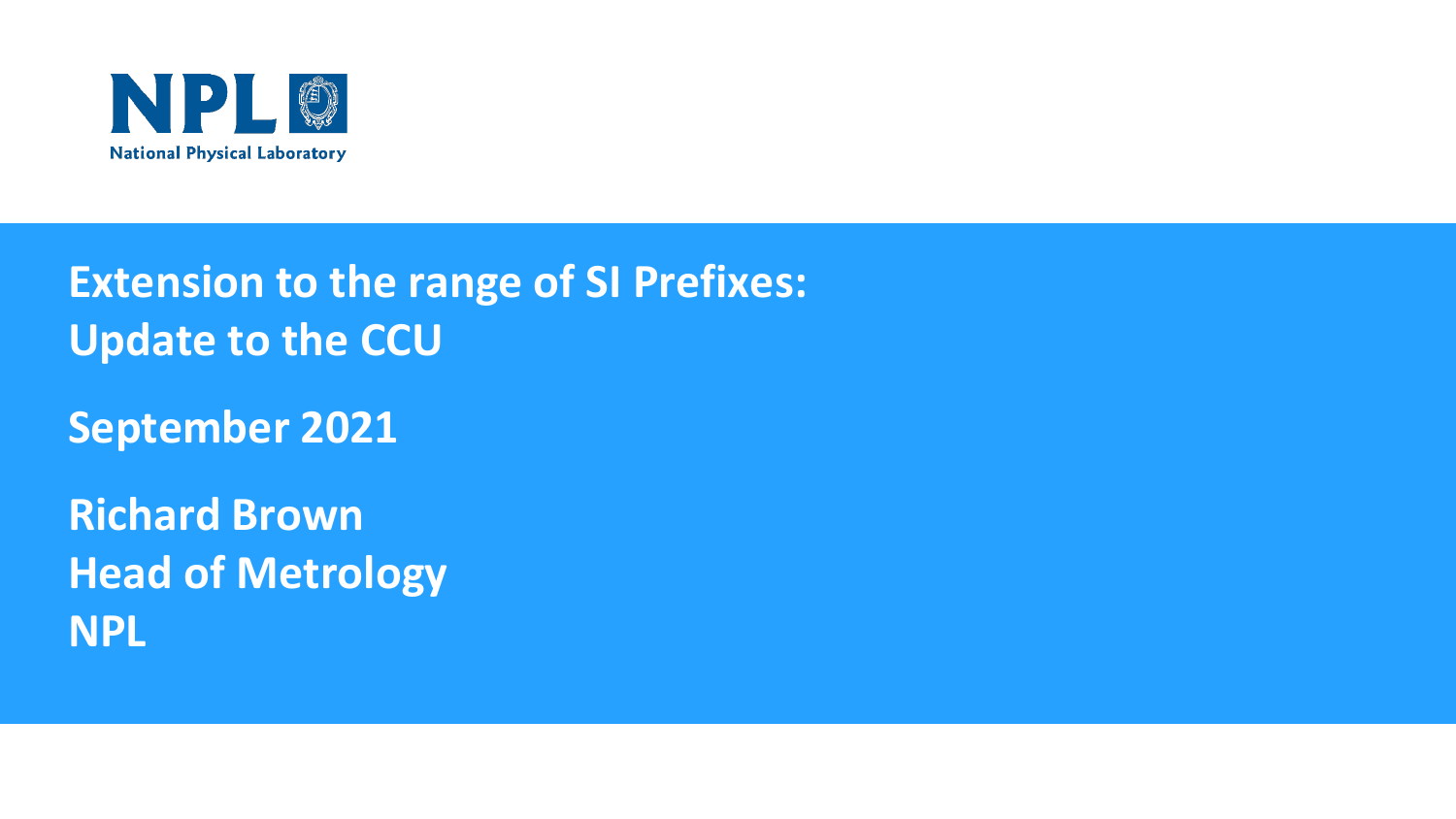# **History of (SI) prefix coverage**



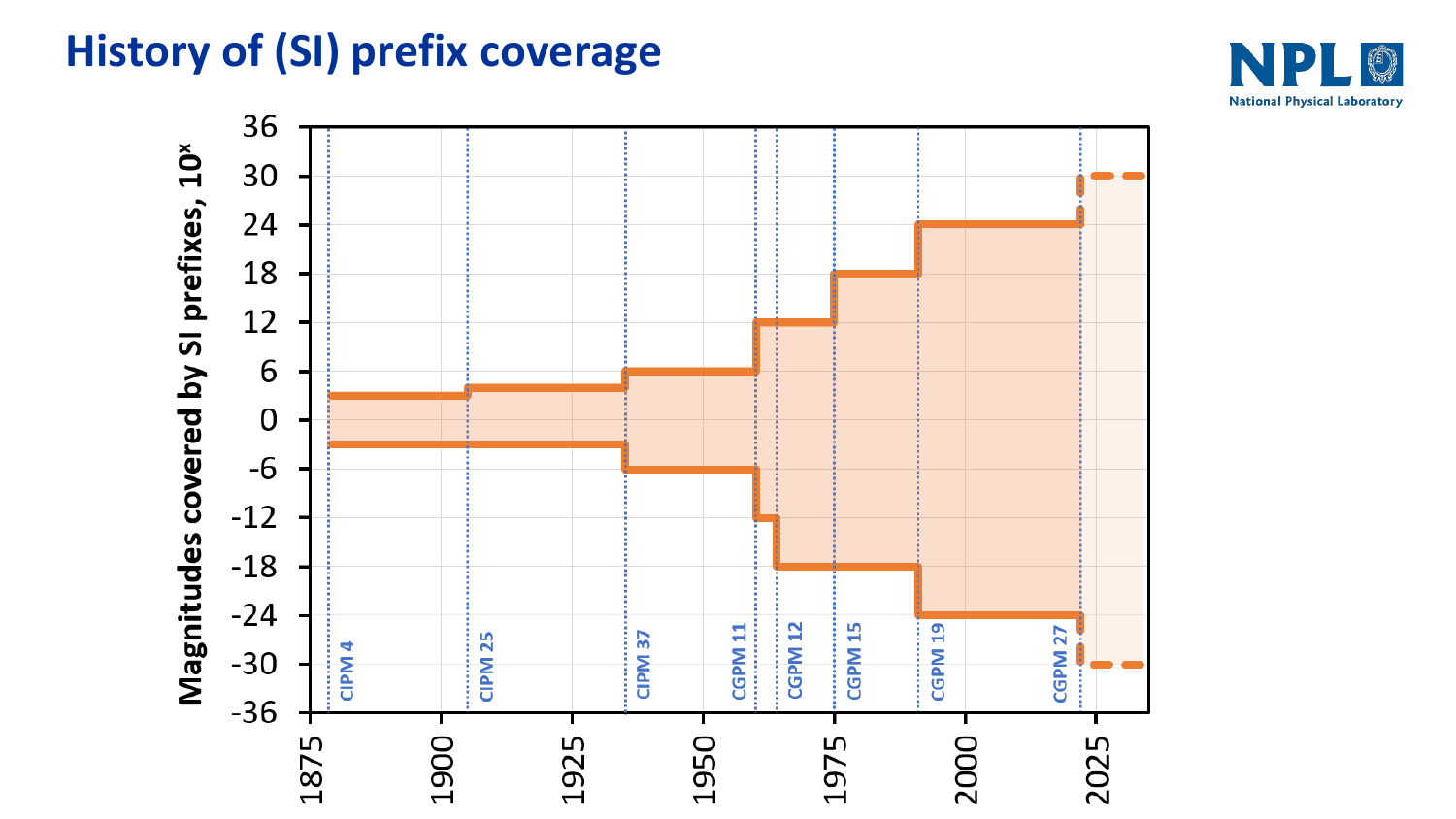## **Drivers for extending the range of SI prefixes**



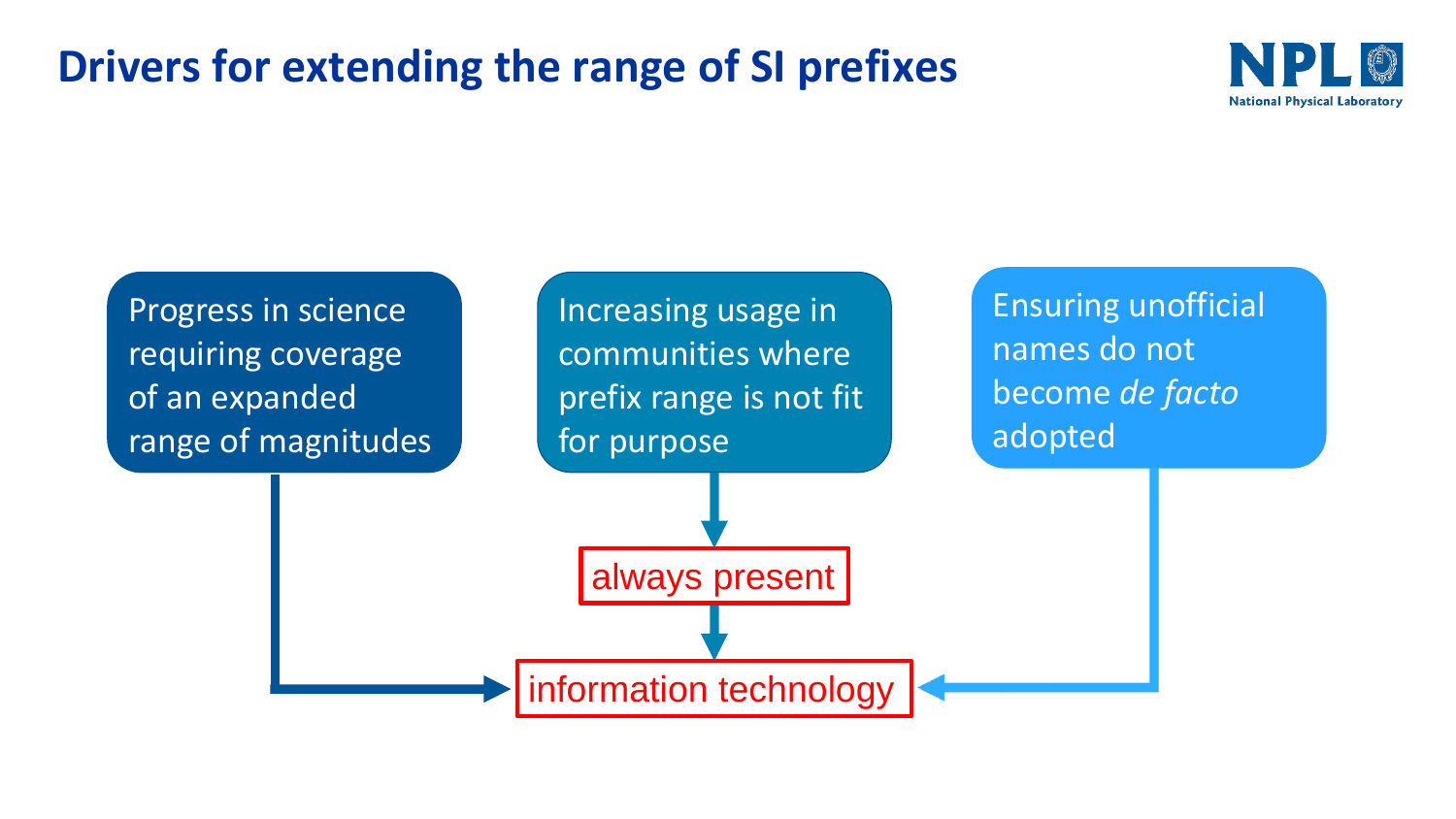# **Information technology**

Data storage – and the non-SI units 'byte', 'bit', etc – need prefixes in excess of 10<sup>24</sup>, especially with the advent of quantum computing



Fig. 1. Approximate number of times prefixes combined with 'bytes' or 'byte' appear on Google Scholar between 1992 and 2017 (inclusive, not including patents or citations); IEC prefixes (empty bars) and SI prefixes (shaded bars).



- An area where the popular science media is active
- Yottabyte(s) (412k Google hits), Brontobyte(s) (114k), Geopbyte(s) (60k), Hellabyte(s) (76k)
- **IEC prefixes are used significantly less**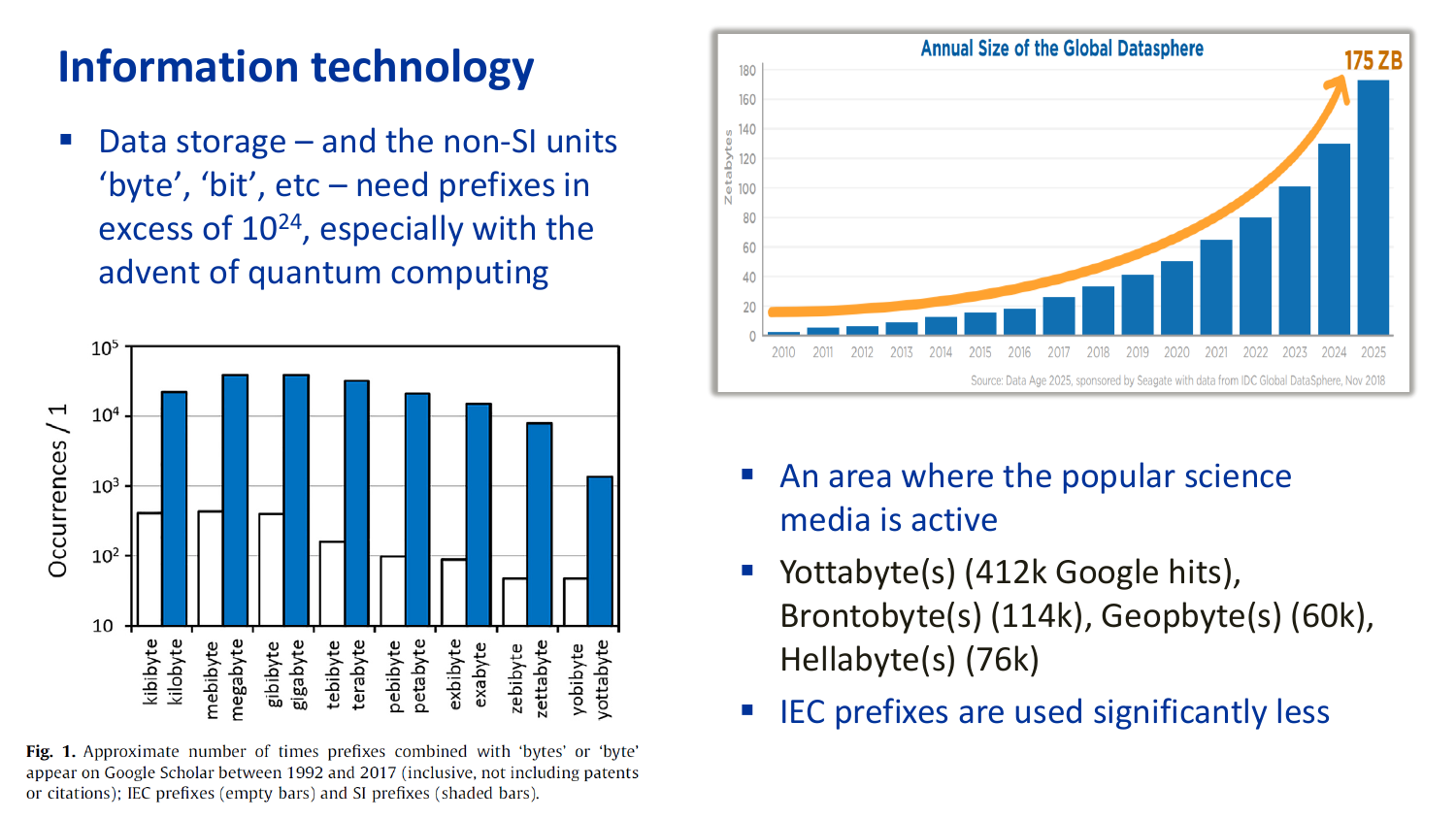# **Google's conversion calculator**

| Google | hellabyte to yottabyte                                                              | ×<br>Q                   |
|--------|-------------------------------------------------------------------------------------|--------------------------|
|        | $Q$ All<br>Shopping<br>D Videos<br>♡<br>$\square$ Images<br><b>国 News</b><br>: More | Settings<br><b>Tools</b> |
|        | About 1,690 results (0.60 seconds)                                                  |                          |
|        | <b>Digital Storage</b><br>$\hat{\div}$                                              |                          |
|        | 1000<br>1<br>Ξ                                                                      |                          |
|        | Hellabyte<br>Yottabyte<br>$\hat{\div}$<br>÷                                         |                          |
|        | Formula<br>multiply the digital storage value by 1000                               |                          |
|        | More info                                                                           | Feedback                 |
|        | People also ask                                                                     |                          |
|        | What is beyond a Yottabyte?                                                         | $\checkmark$             |
|        | How many Yottabytes are in a Brontobyte?                                            | $\checkmark$             |
|        | What comes after Geopbyte?                                                          |                          |
|        | What is 1000 Geopbytes?                                                             | $\checkmark$             |
|        |                                                                                     | Feedback                 |



**Example is already using** 'hellabyte' for digital storage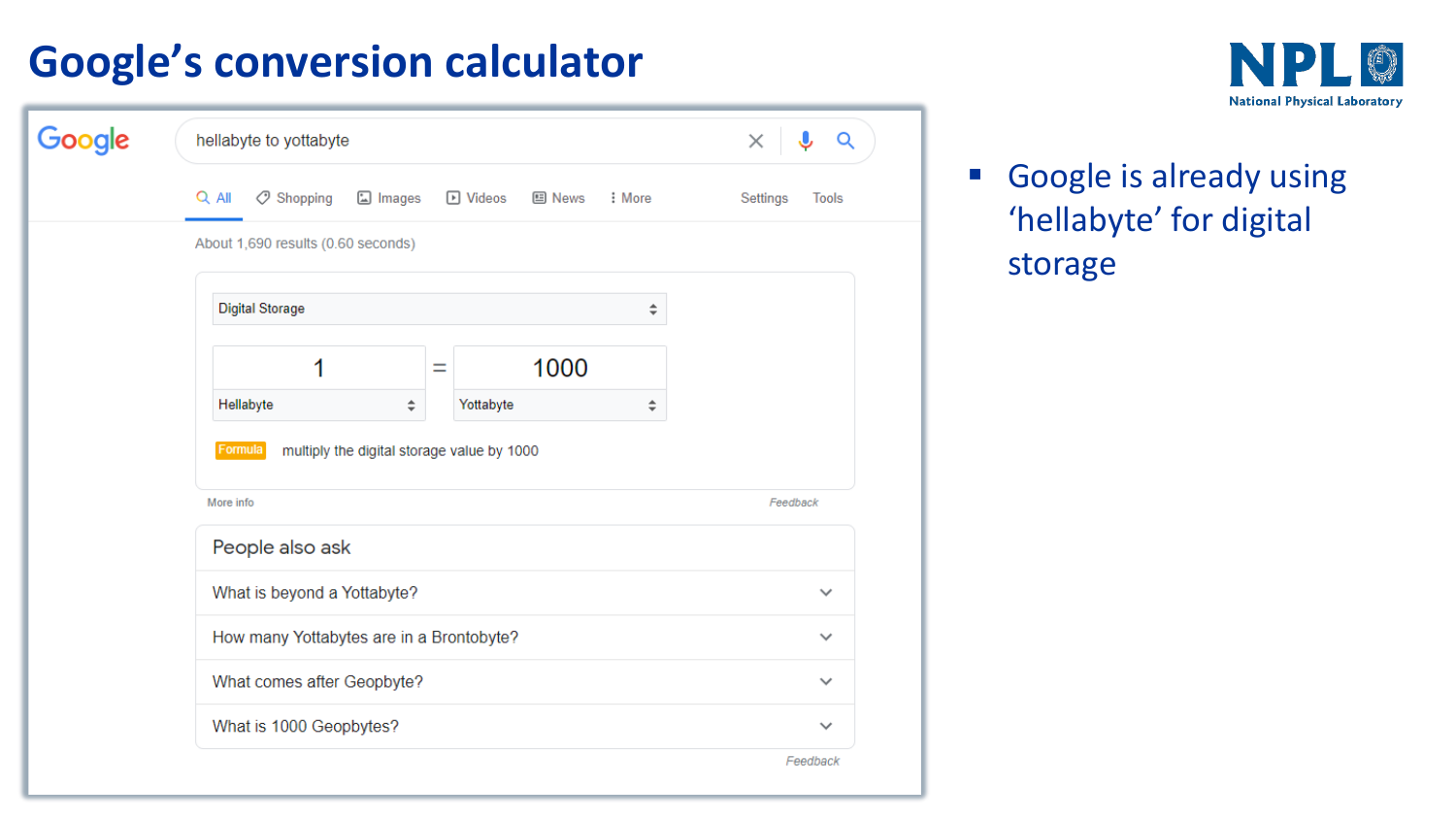### **Proposal to extend the range of SI prefixes**



| Multiplying factor | SI prefix name | SI prefix symbol |
|--------------------|----------------|------------------|
| $10^{27}$          | ronna          | $\rm R$          |
| $10^{-27}$         | ronto          | r                |
| $10^{30}$          | quetta         |                  |
| $10^{-30}$         | quecto         |                  |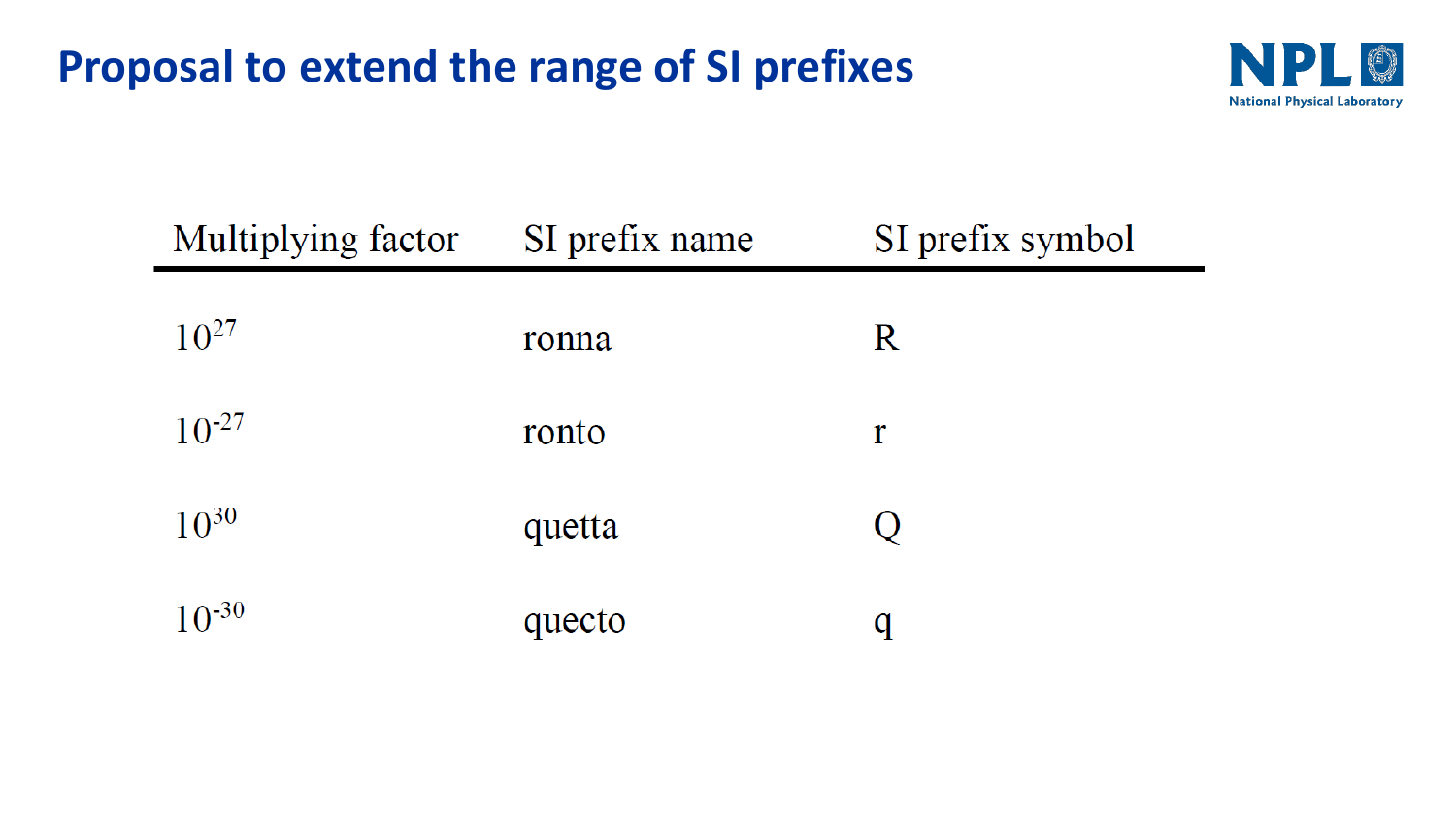## **CCU Consultation: 23 March to 20 November 2020**



- Document pack circulated, containing:
	- ➢ Draft CCU Recommendation to the CIPM
	- $\triangleright$  Explanatory position paper (with Annexes)
	- ➢ Roadmap
- Circulated to CCU members, representatives of liaison organizations and guests
- LNE, CEM, NMIJ, NPL, PTB, IFCC and IUPAP responded
- All replies were positive and supportive of the proposals without change
- ➢ Bill Phillips, NIST: *"I think you have done a thorough job in describing the needs and the arguments for this extension, as well as the limitations. I am in favor of these modifications. I am particularly happy to see the practice of capital letters for positive powers of ten and lower case for negative powers is being consistently continued. The inconsistent practice for the earlier prefixes is a constant source of irritation. Thanks for the work that you and your colleagues put into this."*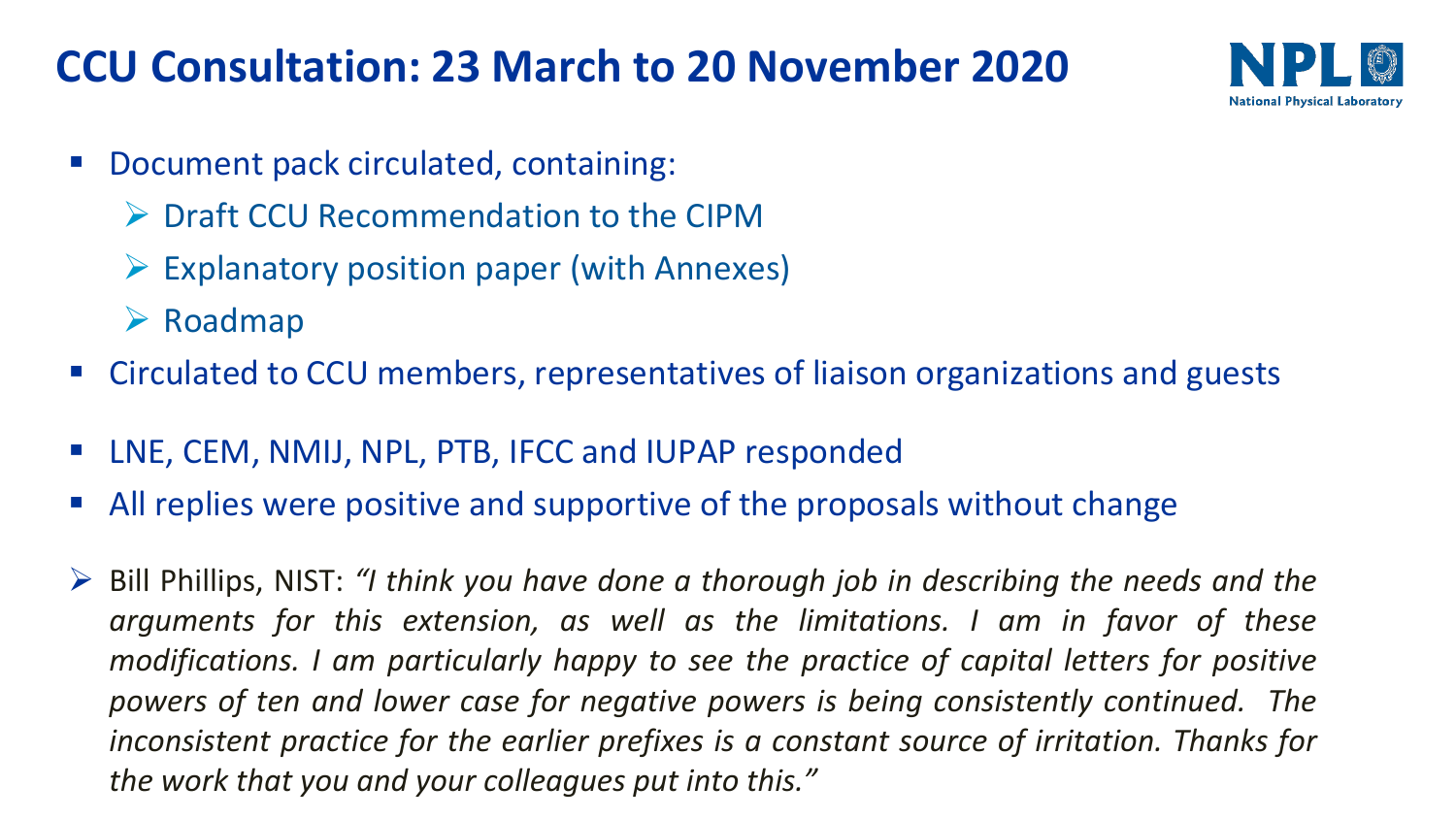## **Progress with what has been agreed**



- $\checkmark$  There is consensus that an extension to the range of SI prefixes is now appropriate
- $\checkmark$  It is sensible to use the remaining available letters in the alphabet before considering compound prefixes (which remain a future option)
- $\checkmark$  The approach to producing the names and symbols is consistent with recent precedent
- $\checkmark$  It is prudent to act now and put this decision to the 27<sup>th</sup> CGPM in 2022
- ✓ A draft CGPM resolution was reviewed by CIPM in June 2021 and feedback was received and acted upon (see: CCU/2021-07)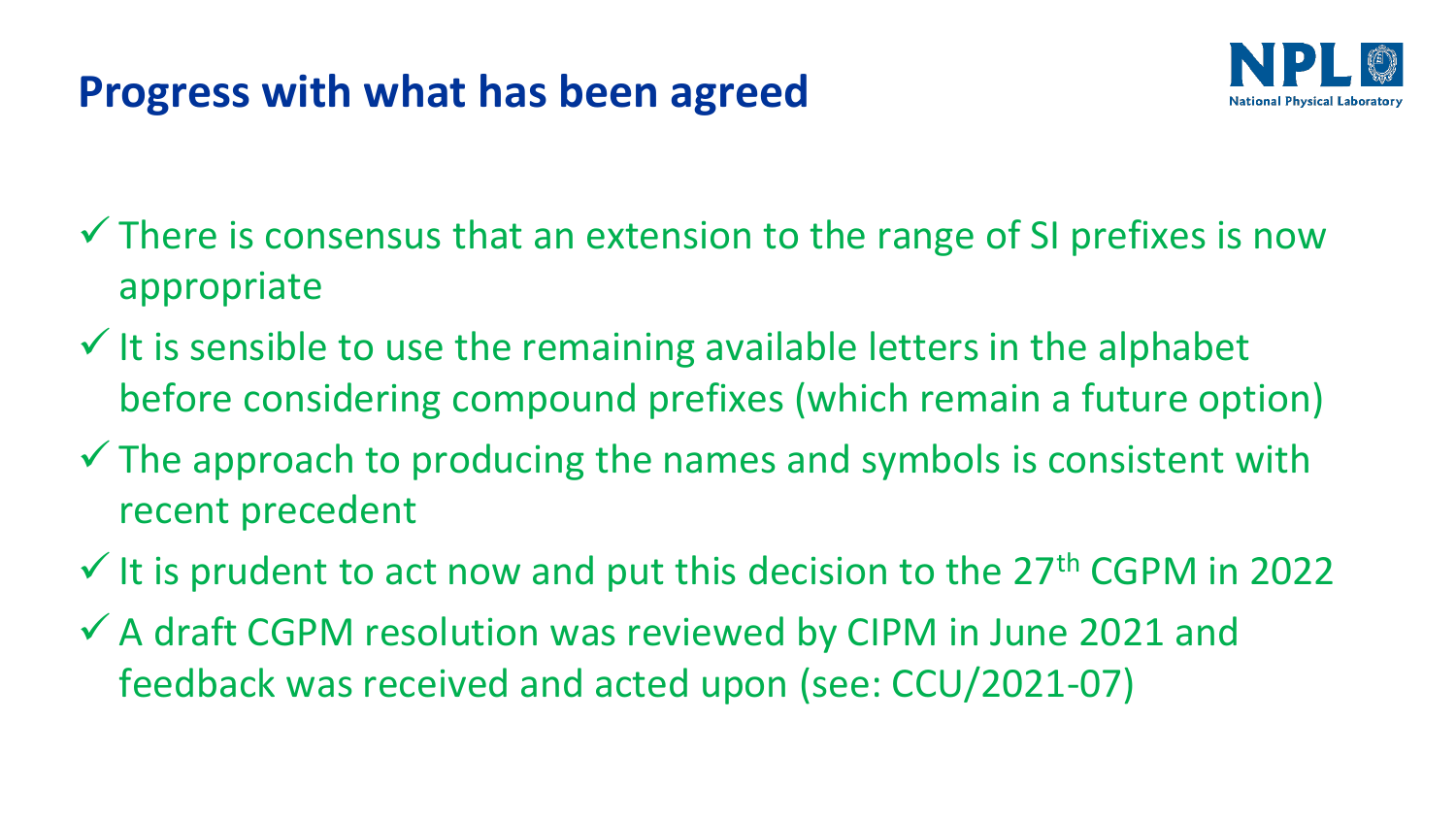#### **CCU Roadmap to extend the range of SI prefixes**